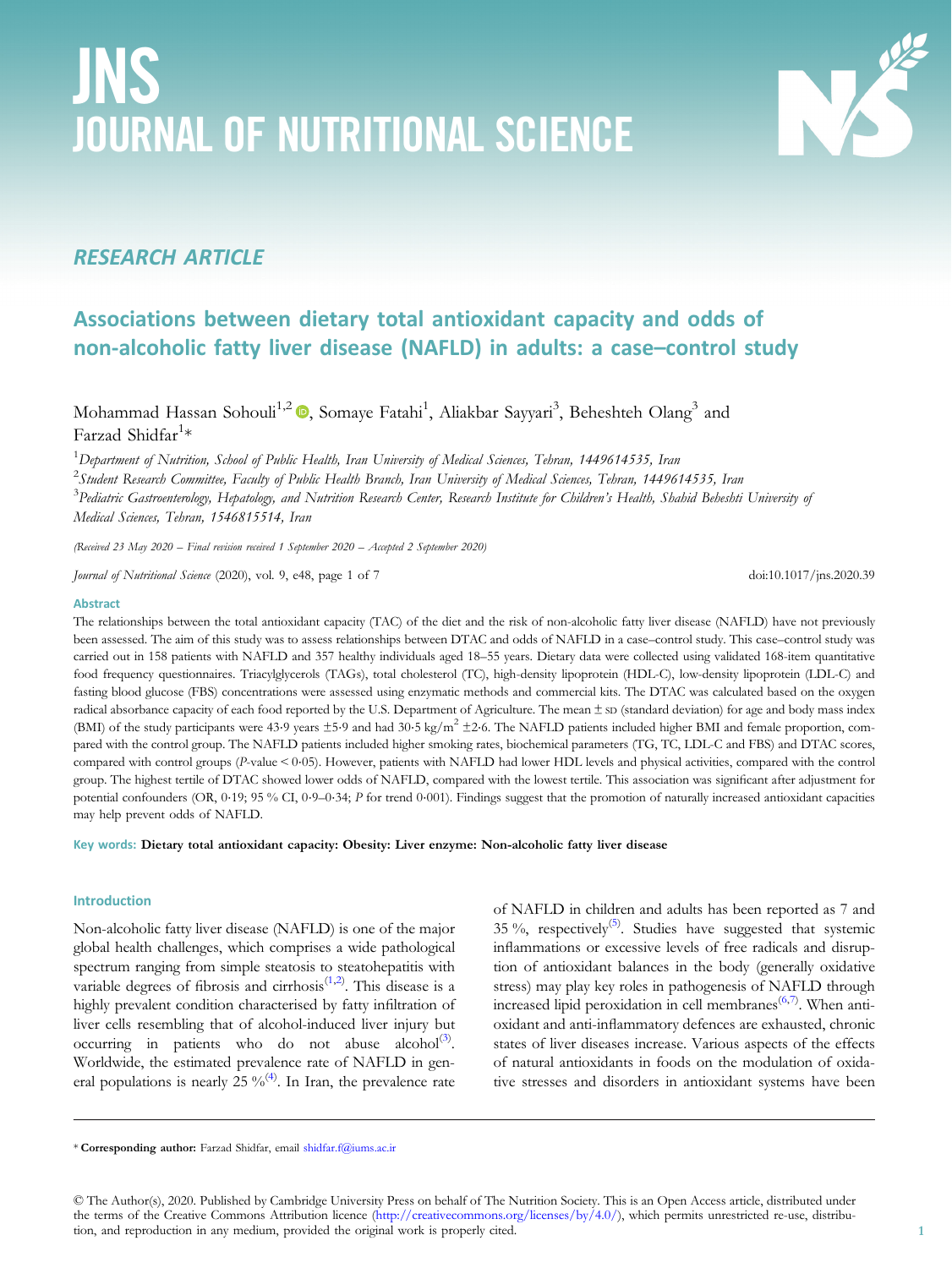

Several evidences have suggested potential links between DTAC and decreased risks of chronic diseases such as dia-betes<sup>[\(11](#page-5-0))</sup>, metabolic and oxidative stress markers<sup>([12\)](#page-5-0)</sup>, ulcerative colitis<sup>([13\)](#page-5-0)</sup>, blood pressure<sup>([14\)](#page-5-0)</sup> and cardiovascular diseases (CVDs)<sup>([15\)](#page-5-0)</sup>, which share common metabolic parameters with NAFLD. However, to the best of the authors' knowledge, associations between DTAC and odds of NAFLD have not been investigated. Only a recent cross-sectional study on steatohepatitis patients has declared that a high DTAC score is linked to low hepatic injuries through reducing free radical productions and hence decreasing oxidative stresses<sup>[\(16](#page-5-0))</sup>. Considering lack of convincing evidences on associations of DTAC with liver function, the current study was carried out to investigate possible associations between DTAC and odds of NAFLD in the Iranian population.

#### Subjects and methods

#### **Participants**

This hospital-based case–control study was performed in Hazrat Rasoul Hospital, Tehran, Iran, 2018–19. About 158 consecutive patients with NAFL diagnosed by a gastroenterologist were included in the case group; 357 individuals without a history of NAFLD were recruited from the same hospital for the control group. Two dietitians (M.H.S. and S.F.) monitored the sampling of patients. Diagnosis of NAFLD was carried out using chronic elevation of liver enzymes, absence of alcohol consumption, ultrasonography (US) results of the liver showing NAFLD (Grades II and III) and exclusion of other aetiologies of liver diseases. Furthermore, NAFLD was diagnosed using US, based on echogenicity and visualisation of vasculature, parenchyma and diaphragm. These were compared with histo-logical features based on Brunt's Classification<sup>[\(17](#page-5-0))</sup>. Case group patients were newly diagnosed and were not treated before the study. Healthy individuals were considered as a control group based on the laboratory tests and liver US (not suffering from stages of hepatic steatosis). The control group was selected from other patients referred to other wards of the hospital such as ophthalmology, orthopaedics, maxillofacial surgery and ear, nose and throat wards, who were not diagnosed with NAFLD and had no history of alcohol overall or had a history of alcohol consumption less than 10 mg/d in women and less than 20 mg/d in men. Case and control group members were matched regarding age and sex. After entering



the study, information on demographic variables was collected by completing general information questionnaires. Data about other variables including demographic features age, sex, family size, disease history as well as smoking status were collected through a general information questionnaire. At the beginning of the study, the levels of liver enzymes were recorded using the patient's existing medical record. In the absence of a record, patients were referred to the hospital for blood liver enzymes through a blood sample after a doctor's appointment on a specific day. Also, liver enzyme levels were assessed after return of the participants to the hospital. For the completion of data on dietary intakes and other information, participants were invited to the research centre on a special date. Participants with a history of certain diseases (diabetes, CVDs, myocardial infarctions/strokes, cancers, viral hepatitis, Wilson's disease, and autoimmune disorders of the liver) were excluded from the list. Pregnant and lactating women and subjects with arbitrary special diets were excluded from the list as well. In this study, nutritionists were used as interviewers. Therefore, all patients responded completely to the survey questions. Furthermore, written informed consents were completed for the participants. To assess physical activity levels of the participants, general practice physical activity questionnaires (GPPAQs) were used. The GPPAQ is a simple questionnaire reflecting personal current physical activities<sup>[\(18](#page-5-0))</sup>. This study was approved by the Research Council and Ethics Committee, Iran University of Medical Sciences, Tehran, Iran (No. IR.IUMS. REC.1397.667).

Anthropometric assessment. Anthropometric measurements were carried out by a trained dietitian. Weight was measured with minimum clothes and no shoes using a standard SECA 700 Digital Scale (SECA, Hamburg, Germany) and recorded to the nearest 100 g. Height was measured in a standing relaxed shoulder position with no shoes to the nearest 0⋅5 cm using a mounted tape (SECA Stadiometer, Hamburg, Germany). Body mass index (BMI) was calculated as weight (kg) divided by height in square metres  $(m^2)$ .

Measurement of biomarkers. After 12 h of fasting, 10 ml of fasting blood was collected between 7 and 10 h from all participants. Blood samples were centrifuged at  $500 g$  for 10 min at 4°C within 30–45 min of the collection. Sera were stored at −80°C until use. Then, triacylglycerols (TAGs), total cholesterol (TC), HDL-C, LDL-C and fasting blood glucose (FBS) concentrations were assessed using enzymatic methods and commercial kits (Pars Azmoon, Tehran, Iran), Noor Laboratory, Iran University of Medical Sciences, Tehran, Iran. Alanine aminotransferase (ALT) and aspartate aminotransferase (AST) were assessed using commercially available enzymatic reagents (Pars Azmoon, Tehran, Iran) and automatic analyzer (BT-3000).

### Dietary assessment and DTAC calculation

Trained dietitians administered usual food intakes during interviews. Validated semi-quantitative food frequency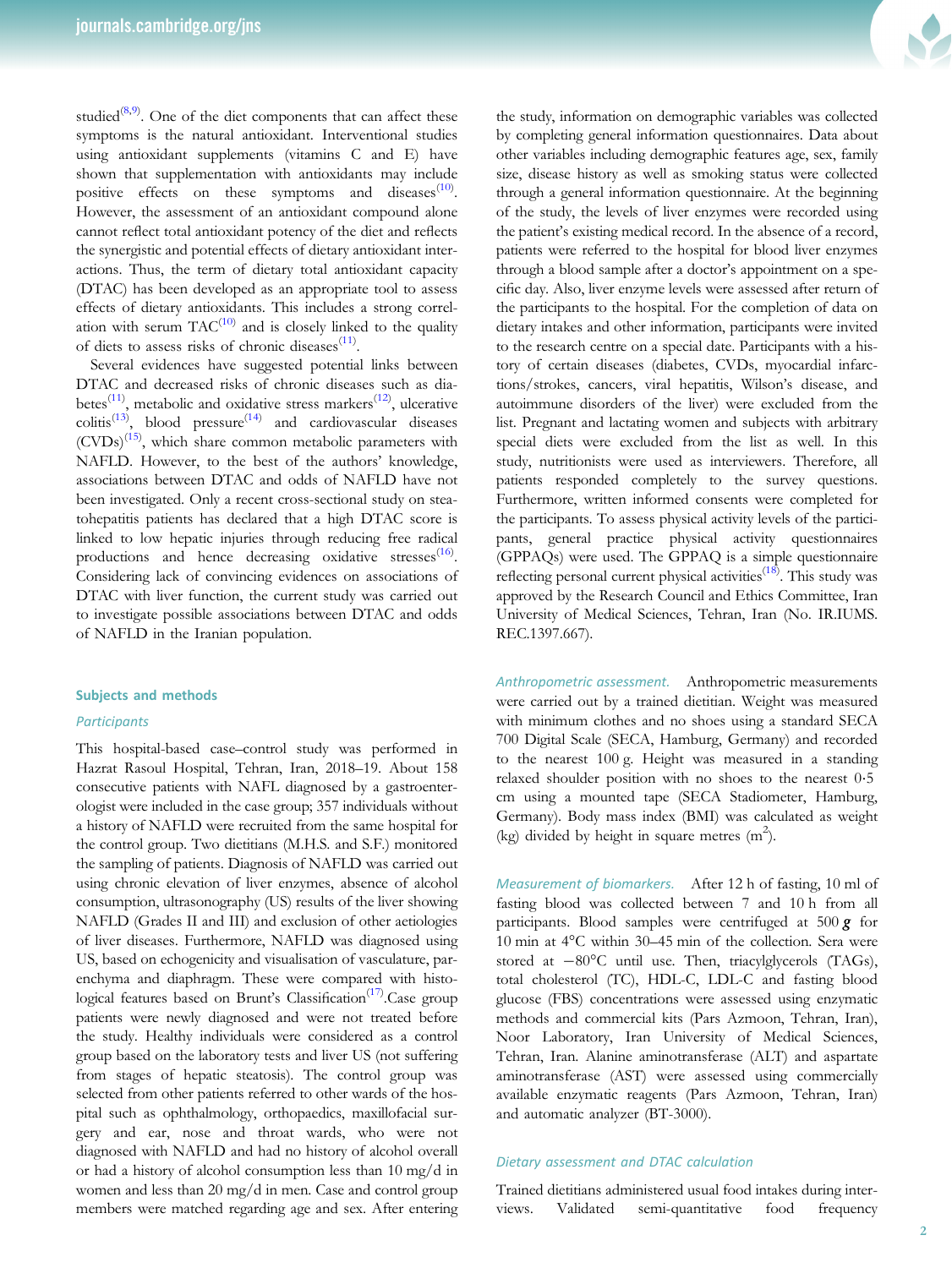questionnaires (FFQs) with 168 food items were used to assess dietary intakes $(19)$  $(19)$ . The validity and reliability of the questionnaire were evaluated in previous studies<sup>[\(19,20](#page-5-0))</sup>. For each food item, a standard unit or portion size was specified and participants were asked how often, on average, during the previous year they had consumed that amount. The participants reported the consumption frequency of each food item per day, week, month or year. Responses to the individual food items were converted to average daily intake of each food item. The nutrient and energy content of the foods were analysed using the Nutritionist 4 software (First DatabankInc., Hearst Corp., San Bruno, CA, USA) modified for Iranian foods. Moreover, DTAC was calculated based on the oxygen radical absorbance capacity of each food (except for coffee) reported by the USDA Oxygen Radical Absorbance Capacity (ORAC) database and expressed as mmol of trolox equivalent/100 g of food (mmol TE/100  $g^{(21)}$  $g^{(21)}$  $g^{(21)}$ . According to studies, the ORAC index has a higher correlation with serum antioxidant levels than FRAP and TEAC indices[\(22](#page-5-0),[23\)](#page-5-0) . Also, this index includes more food items and nutrients than other available indices due to more accurate evaluation<sup>([24\)](#page-5-0)</sup>. Conversely, other indicators include spices and even cooked and frozen foods<sup>[\(23,24](#page-5-0))</sup>.

#### Statistical analysis

Statistical analysis was carried out using the Statistical Package Software for Social Science v.21 (SPSS Inc., Chicago, IL, USA). The Kolmogorov–Smirnov test and the histogram chart were used for testing normality of the data. The independent Student's t-test and Mann–Whitney test were used to compare variables with normal and abnormal distributions, respectively. Baseline characteristics and dietary intakes were expressed as mean  $\pm$  sp (standard deviation) or median (25– 75 interquartile range) for quantitative variables and number and percentages for qualitative variables. The sample size was calculated by considering the type 1 error (a) of 0⋅05 and type 2 error (b) of  $0.20$  (power =  $80\%$ ), that primary end point of our study was based on the differences between patients and controls in ORAC. Comparison of data between the two groups was carried out using independent sample t-test and  $\chi^2$  for continuous and categorical variables, respectively. Using analysis of covariance (ANCOVA), differences of nutrient intakes were compared within DTAC tertiles. A  $\chi^2$ test was used for qualitative variables to identify significant differences within quartile categories of DTAC. All confounders (total fat, dietary protein, calcium and CHO) were selected based on the following two strategies of (1) similar literatures, which assessed dietary TAC such as a study by Sotoudeh et al.<sup>([25\)](#page-5-0)</sup> and Rahmani et al.<sup>[\(26](#page-5-0))</sup> that adjusted this index for fat and protein intake; (2) confounders of dietary fat, CHO, protein and calcium differed between the case and control groups (see [Table 2](#page-3-0)) and included significant associations with exposure (DTAC). In general, no studies are available to suggest that these food groups (fat, CHO, protein and calcium) are directly involved in the calculation of DTAC. Binary logistic regression was used to estimate odds ratios (ORs) with 95 % confidence intervals (CIs) adjusted for multiple covariates in various



models. Data were presented as mean  $\pm$  sD and odds ratio with 95 % confidence intervals. Significance levels were reported when  $P < 0.05$ .

#### Result

The mean ± SD for age and BMI of the participants were 43⋅9 years  $\pm$ 5⋅9 (females = 58⋅7 %) and 30⋅5 kg/m<sup>2</sup>  $\pm$ 2⋅6, respectively. Table 1 demonstrates anthropometric and biochemical indices within case (non-alcoholic fatty liver patients) and control groups. No significant differences were seen between the case and control groups in age and sex  $(P 0.76)$  and  $(P 0.51)$ , respectively. However, NAFLD patients included higher BMI, compared with the control group ( $P < 0.001$ ). Moreover, NAFLD cases include higher levels of smoking, FBS, TG, LDL, TC and ALT, compared with the control group  $(P <$ 0⋅05). However, patients with NAFLD included lower HDL and DTAC scores as well as physical activities, compared with the control group  $(P < 0.05)$ . Dietary intakes in NAFLD case and control groups are presented in [Table 2](#page-3-0). Significant differences were demonstrated in intakes of more micronutrients (calcium, vitamin E, vitamin B<sub>12</sub>, vitamin D and vitamin C) and macronutrients (protein, fats, saturated fatty acids, carbohydrates, fruits, vegetables, whole grains, refined grains and fructose) between the case and control groups  $(P < 0.05)$ . Additionally, no significant differences were found between the case and control groups in intakes of proteins, fibres, selenium and folates. Also, correlations between DTAC and food groups including fruits, vegetables, nuts, legumes, fruit juice, tea and olive oil are presented in [Table 3](#page-3-0). After adjustment for energy intake and sex, positive correlation was found between DTAC and fruits (r 0⋅78; P  $< 0.001$ ), vegetables (r 0⋅54; P  $< 0.001$ ), nuts (r 0⋅48; P  $<$ 0⋅001), legumes (r 0⋅33; P < 0⋅001), fruit juice (r 0⋅33; P < 0⋅001), tea (r 0⋅25; P < 0⋅001) and olive oil (r 0⋅18; P 0⋅001). Moreover, food groups such as vegetables (31⋅9 %), fruits

Table 1. Anthropometric and biochemical parameters of the case (non-alcoholic fatty liver patients) and control groups

|                                     | Group, mean $\pm$ sp |                     |             |
|-------------------------------------|----------------------|---------------------|-------------|
| Variable                            | Case ( <i>n</i> 158) | Control $(n357)$    | P-value     |
| Women, % (no)                       | 46.3 (98)            | 45.9 (88)           | $0.51*$     |
| Age, years                          | $45.75 \pm 5.9$      | $45.13 \pm 5.9$     | $0.76**$    |
| BMI, $kg/m2$                        | $33.19 \pm 3.1$      | $27.95 \pm 2.1$     | $< 0.001**$ |
| Physical activity<br>(Met-min/week) | $984.5 \pm 1241.5$   | $1563.2 \pm 1216.7$ | $<0.001**$  |
| Smoking (yes), n (%)                | 16(7.1)              | 12(2.7)             | 0.006       |
| FBS, mg/dl                          | $109.29 \pm 7.6$     | $92.21 \pm 6.7$     | $< 0.001**$ |
| Total cholesterol, mg/dl            | $184.79 \pm 42.1$    | $182.85 \pm 40.1$   | $<0.001**$  |
| Triacylglycerols, mg/dl             | $180.40 \pm 14.3$    | $130.99 \pm 12.2$   | $0.001**$   |
| HDL, mg/dl                          | $41.26 \pm 15.1$     | $48.5 \pm 17.3$     | $0.017**$   |
| LDL, mg/dl                          | $121.17 \pm 23.4$    | $109.14 \pm 13.0$   | $<0.001**$  |
| ALT, mg/dl                          | $58.50 \pm 24.1$     | $20.53 \pm 13.01$   | $<0.001**$  |
| AST, mg/dl                          | $34.88 \pm 17.2$     | $23.76 \pm 9.6$     | $0.17***$   |

BMI, body mass index; FBS, fasting blood sugar; HDL, high-density lipoprotein; LDL, low-density lipoprotein; ALT, alanine aminotransferase; AST, aspartate aminotransferase.

\*P-values are resulted from chi-square test.

\*\*P-values are resulted from Student's t-test.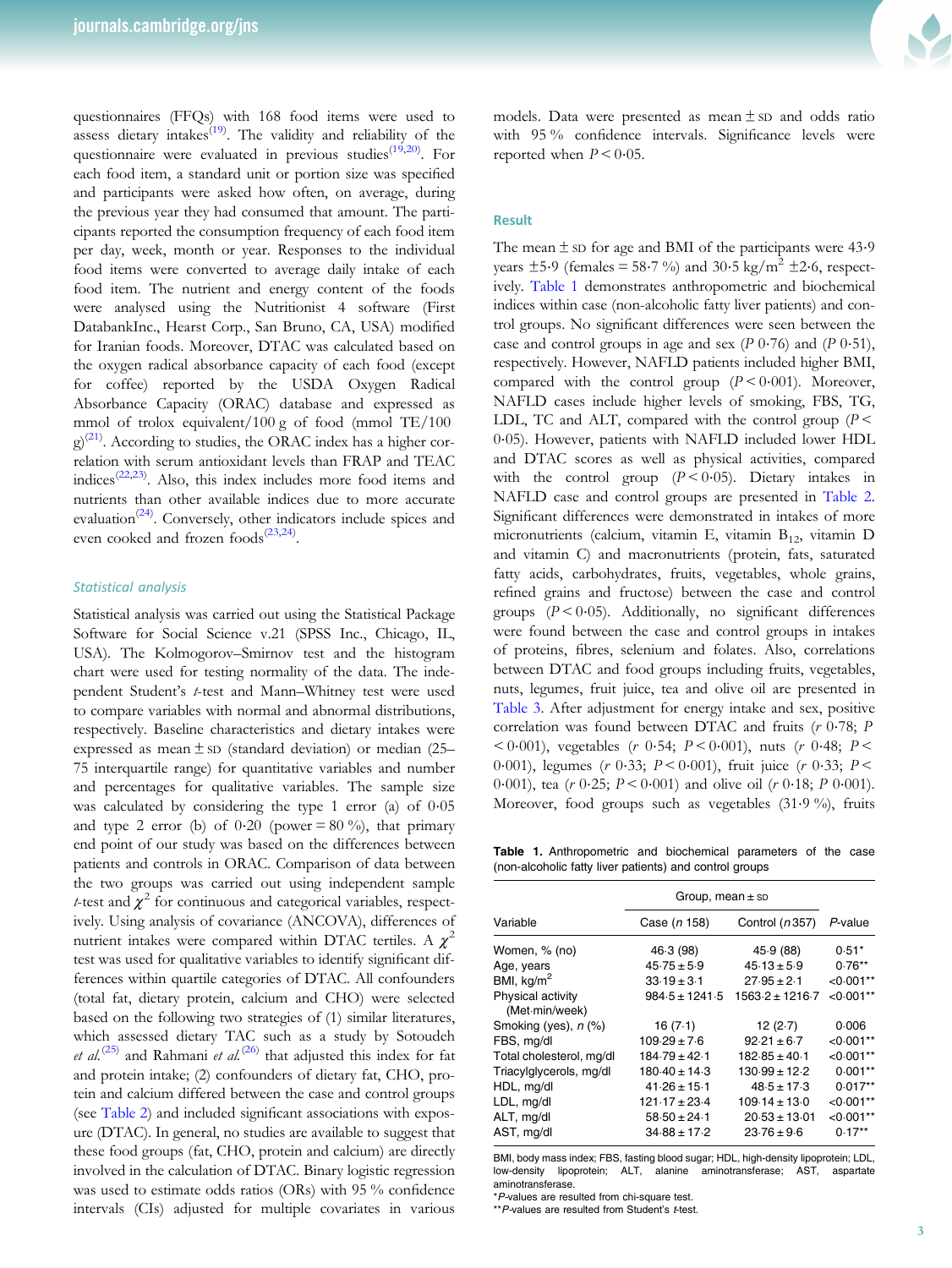and control groups

|                       | Group, mean $\pm$ sp |                      |                                |
|-----------------------|----------------------|----------------------|--------------------------------|
| Variable              | Case (n 158)         | Control (n 357)      | $P$ -value*                    |
| Energy, kcal          | $2741.8 + 819.89$    | $2427.67 + 798.09$   | 0.04                           |
| Macronutrients        |                      |                      |                                |
| Protein (%)           | $14.19 \pm 3.3$      | $17.21 \pm 4.11$     | < 0.001                        |
| Fat $(\%)$            | $33.95 \pm 7.82$     | $31.98 \pm 6.69$     | 0.01                           |
| Carbohydrate (%)      | $59.53 \pm 6.37$     | $62.35 \pm 10.12$    | < 0.001                        |
| Saturated fatty acid  | $32.13 \pm 6.35$     | $26.87 \pm 6.42$     | 0.006                          |
| (q/d)                 |                      |                      |                                |
| Fibre (g/d)           | $46.36 \pm 18.25$    | $47.58 \pm 19.76$    | 0.5                            |
| Fruits (g/d)          | $249.38 \pm 190.29$  | $368.03 \pm 192.15$  | < 0.001                        |
| Vegetables (g/d)      | $269.36 \pm 183.63$  | $339.31 \pm 185.25$  | < 0.001                        |
| Whole grain (g/d)     | $121.54 \pm 80.71$   | $134.44 \pm 79.91$   | < 0.001                        |
| Refined grain (g/d)   | $420.41 \pm 140.35$  | $368.87 \pm 141.65$  | < 0.001                        |
| Fructose (g/d)        | $25.95 \pm 12.19$    | $23.52 \pm 10.33$    | 0.03                           |
| Legumes (g/d)         | $18.8 \pm 1.5$       | $17.4 \pm 0.7$       | 0.367                          |
| Fish (g/d)            | $9.3 \pm 0.5$        | $9.4 \pm 0.4$        | 0.897                          |
| Red and organ         | $26.1 \pm 1.6$       | $22.0 \pm 0.9$       | 0.023                          |
| meats (q/d)           |                      |                      |                                |
| Processed meats       | $8.8 \pm 9.4$        | $2.6 \pm 4.3$        | < 0.001                        |
| (g/d)                 |                      |                      |                                |
| High-fat dairy (g/d)  | $129.8 \pm 7.6$      | $55.2 \pm 3.1$       | < 0.001                        |
| Low-fat dairy (g/d)   | $229.9 \pm 11.5$     | $224.2 \pm 7.8$      | 0.679                          |
| Coffee and tea (g/d)  | $619.6 \pm 38.4$     | $613.6 \pm 25.2$     | 0.894                          |
| Nuts (g/d)            | $6.3 \pm 0.4$        | $6.3 \pm 0.5$        | 0.909                          |
| <b>Micronutrients</b> |                      |                      |                                |
| Calcium (mg/d)        | $1125.66 \pm 381.61$ | $1311.17 \pm 441.93$ | < 0.001                        |
| Selenium (mg/d)       | $135.39 \pm 56.28$   | $133.34 \pm 52.41$   | 0.717                          |
| Vitamin E (mg/d)      | $13.22 \pm 5.866$    | $18.98 \pm 7.146$    | < 0.001                        |
| Folate $(\mu g/d)$    | $615.53 \pm 182.21$  | $642.29 \pm 194.52$  | 0.176                          |
| Vitamin B12 (µg/d)    | $6.37 \pm 4.47$      | $5.36 \pm 4.42$      | 0.029                          |
| Vitamin D (µg/d)      | $1.56 \pm 1.27$      | $2.03 \pm 1.80$      | 0.03                           |
| Vitamin C (mg/d)      | $175.72 \pm 88.09$   | $231.92 \pm 144.06$  | < 0.001                        |
| DTAC, mmol TE/        | $12323.6 \pm 5398.5$ | $17563.4 \pm 8247.2$ | $<$ 0 $\cdot$ 001 $^{\dagger}$ |
| 100 g                 |                      |                      |                                |

<span id="page-3-0"></span>Table 2. Dietary intakes by the case (non-alcoholic fatty liver patients)

TE, trolox equivalents; DTAC, dietary total antioxidant capacity.

\* P-values are resulted from Student's t-test.

(29⋅2 %), tea (13 %), legumes (7⋅8 %) and nuts (6⋅7 %) were found to be the main contributors to DTAC. Participants' characteristics and biochemical parameters within the tertiles of DTAC are shown in [Table 4](#page-4-0). The mean age significantly increased within the tertiles of DTAC  $(P < 0.002)$ , while FBS, TG and ALT significantly decreased within the tertiles of DTAC ( $P < 0.05$ ). No significant differences were seen in other characteristics and biochemical parameters and BMI within the tertiles of DTAC. The ORs and 95 % CIs for NAFLD in the tertiles of DTAC are described in [Table 5](#page-4-0). Compared with participants in the lowest tertile of DTAC,

| Table 3. Correlations between DTAC and food groups |
|----------------------------------------------------|
|----------------------------------------------------|

| Variable    | Partial correlations<br>r | P-value |
|-------------|---------------------------|---------|
| Fruits      | 0.86                      | <0.001  |
| Vegetables  | 0.52                      | < 0.001 |
| <b>Nuts</b> | 0.50                      | < 0.001 |
| Legumes     | 0.41                      | < 0.001 |
| Fruit juice | 0.35                      | <0.001  |
| Tea         | 0.19                      | < 0.001 |
| Olive oil   | 0.19                      | 0.001   |

DTAC, dietary total antioxidant capacity.



those in the highest tertile included significantly lower ORs for NAFLD (crude model: OR, 0⋅37; 95 % CI, 0⋅24, 0⋅58; P for trend <0⋅001), which were still significant after further adjustments for BMI, physical activities and dietary intakes of fats, protein, carbohydrates, calcium and energy as well as biochemical parameters (Model 3: OR, 0⋅19; 95 % CI, 0⋅9, 0⋅34; P for trend 0⋅001).

#### **Discussion**

The current case–control study investigated associations between DTAC and NAFLD. Generally, DTAC included inverse associations with weight, FBS, TG and ALT. Participants with higher DTAC scores included significantly lower ORs in NAFLD, after adjustment for BMI, physical activity, education level, and dietary intakes of protein, carbohydrate, fats, energy, calcium as well as biochemical parameters, compared with low DTAC scores. In the present study, the case group included lower DTAC scores, compared with the control group, suggesting that DTAC may be a potential predictor of the odds of NAFLD. To the best of the authors' knowledge, the current study is the first documentation of inverse associations between DTAC and odds of NAFLD. In previous studies, dietary TAC has inversely been associated with several chronic diseases such as  $\text{CVDs}^{(15)}$  $\text{CVDs}^{(15)}$  $\text{CVDs}^{(15)}$ , cancers<sup>[\(27](#page-5-0))</sup>, diabetes<sup>([11\)](#page-5-0)</sup> and metabolic disorders<sup>[\(12](#page-5-0))</sup>, which share common metabolic parameters with NAFLD. Only one case–control study has assessed status of the blood redox with the severity of  $NAFLD<sup>(28)</sup>$  $NAFLD<sup>(28)</sup>$  $NAFLD<sup>(28)</sup>$  with no differences in dietary antioxidant scores between the two groups of case and control. In the highlighted study, no calculations of the odds or risks of the disease were carried out and the sample size was small. Although, thiobarbituric acid reactive substances were significantly associated with the likelihood of NAFLD, independently diet's total antioxidant.

Overall, inverse associations were reported between intakes of antioxidant micronutrients and antioxidant-rich foods and risks of NAFLD. For example, DASH diets (Dietary Approaches to Stop Hypertension), dietary patterns with antioxidant-rich components based on fruits and vegetables, low-fat dairy products and whole grains demonstrated inverse relationships with risks of NAFL $D^{(29,30)}$  $D^{(29,30)}$  $D^{(29,30)}$  $D^{(29,30)}$  $D^{(29,30)}$  as well as inverse associations in chronic diseases associated with NAFLD such as CVDs and diabetes<sup>[\(31](#page-5-0))</sup>. Furthermore, coffee has been reported as an antioxidant-rich nutrient for the risk reduction of NAFLD. Recently, a meta-analysis has suggested that coffee intake in a dose-dependent manner decreases risks of developing NAFLD<sup>[\(32](#page-5-0))</sup>. The ability of other antioxidant-rich nutrients to increase plasma TAC and hence decrease risks of NAFLD through modifications of oxidative stress has been well documented. These nutrients include bay-berry juice<sup>[\(33](#page-5-0))</sup>, chocolate<sup>([34\)](#page-5-0)</sup>, onion<sup>([35\)](#page-5-0)</sup>, lettuce<sup>[\(36](#page-6-0))</sup> and tomato products<sup>[\(37](#page-6-0))</sup>. Findings have been verified even in supplementary interventions with antioxidants. Furthermore, beneficial effects of the combination of antioxidant supplements have been reported<sup>([38\)](#page-6-0)</sup>, as synergistic effects of simultaneous administration and combination of one or more antioxidant supplements decrease risks of  $\mathrm{NAFLD}^{(38)}.$  $\mathrm{NAFLD}^{(38)}.$  $\mathrm{NAFLD}^{(38)}.$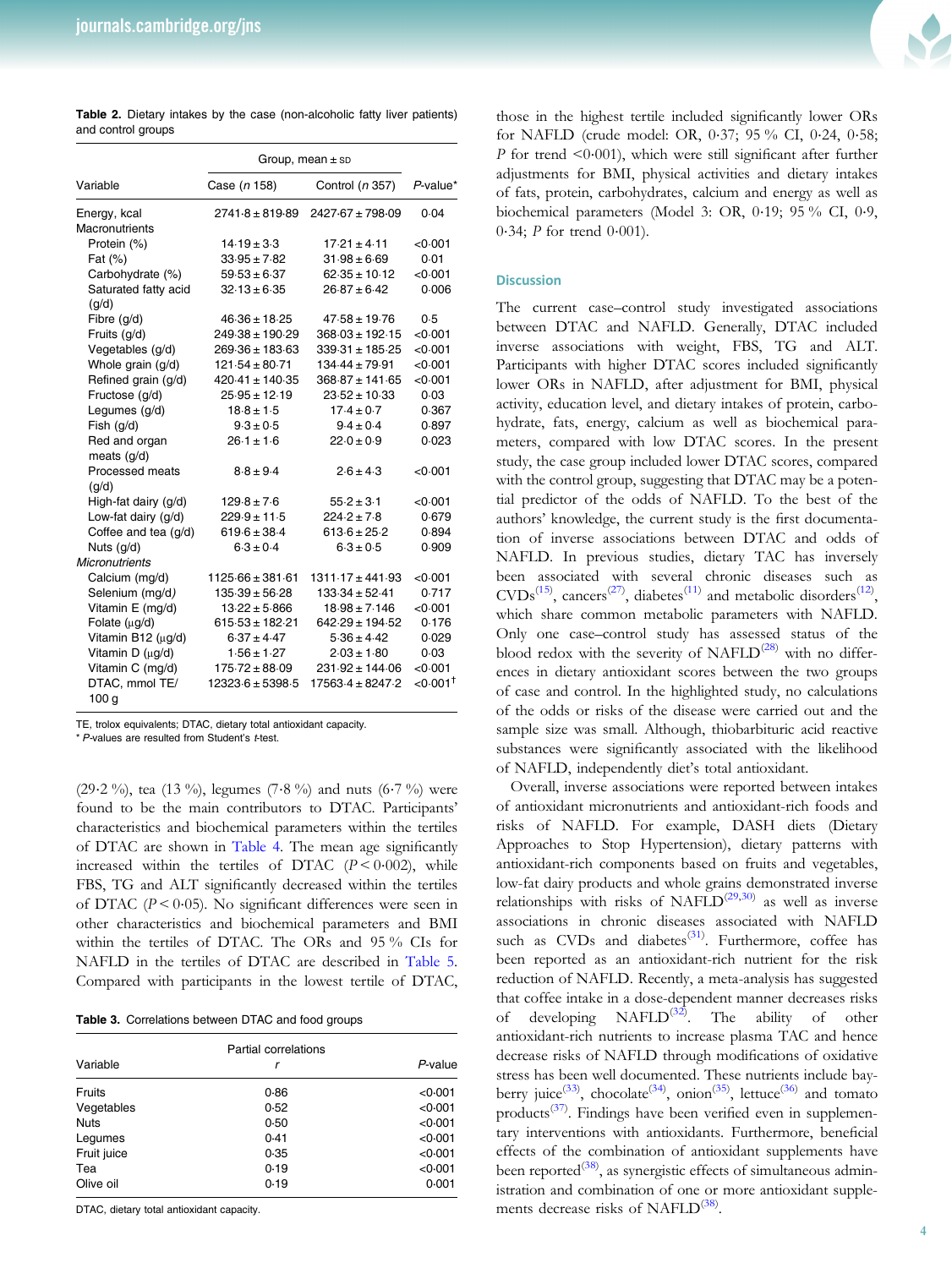

|                                  | Tertiles of dietary total antioxidant capacity |                        |                    |         |
|----------------------------------|------------------------------------------------|------------------------|--------------------|---------|
|                                  | T1(n 171)                                      | T <sub>2</sub> (n 173) | T3(n 171)          | Þ*      |
| Age (year)                       | $37.0 \pm 8.3$                                 | $38.2 \pm 8.5$         | $39.5 \pm 9.6$     | 0.002   |
| BMI, $kg/m2$                     | $26.8 \pm 4.1$                                 | $26.7 \pm 4.4$         | $26.9 \pm 4.4$     | 0.687   |
| Physical activity (Met-min/week) | $1462 \pm 862$                                 | $1454 \pm 850$         | $1368 \pm 939$     | 0.261   |
| Smoking (yes), $n$ (%)           | 9(3.5)                                         | 11(4.9)                | 8(4.2)             | 0.722   |
| FBS, mg/dl                       | $102.73 \pm 43.92$                             | $95.20 \pm 36.79$      | $94.81 \pm 33.58$  | 0.001   |
| Total cholesterol, mg/dl         | $186.34 \pm 41.68$                             | $182.20 \pm 43.70$     | $183.27 \pm 46.52$ | 0.804   |
| Triacylglycerols, mg/dl          | $155.56 \pm 114.17$                            | $144.46 \pm 72.26$     | $141.09 \pm 79.87$ | < 0.001 |
| HDL, mg/dl                       | $47.09 \pm 12.02$                              | $44.34 \pm 12.00$      | $47.52 \pm 14.61$  | 0.198   |
| LDL, mg/dl                       | $113.42 \pm 31.53$                             | $111.98 \pm 35.75$     | $111.11 \pm 35.77$ | 0.261   |
| ALT, mg/dl                       | $39.24 \pm 51.22$                              | $30.49 \pm 25.78$      | $29.78 \pm 38.03$  | < 0.001 |
| AST, mg/dl                       | $46.14 \pm 63.17$                              | $45.91 \pm 62.89$      | $42.36 \pm 59.63$  | 0.785   |

<span id="page-4-0"></span>Table 4. Characteristics and biochemical parameters within tertiles of dietary total antioxidant capacity in the study population

\* P-value from one-factor ANCOVA test or  $\chi^2$  test, for continuous or categorical variables, respectively.

Oxidative stress has been shown to involve in pathogenesis and development of lipid metabolism disorders and insulin resistance and can lead to NAFLD<sup>[\(39](#page-6-0))</sup>. Decreases in antioxidant defence mechanisms can increase lipid peroxidation, damage cellular organs and enzymes, and cause insulin resist-ance<sup>[\(40](#page-6-0))</sup>. Thus, high dietary antioxidants can improve lipid and glucose metabolism disorders and decrease risks of NAFLD by protecting liver cells<sup>([9](#page-5-0),[16,](#page-5-0)[40\)](#page-6-0)</sup>. Additionally, high intakes of antioxidant-rich nutrients from plant foods, as part of a healthy diets, may include health benefits not only by protecting cells from oxidative damages<sup> $(41)$  $(41)$ </sup> but also by providing fibres and antioxidant nutrients such as vitamin D, vitamin C, vitamin E and magnesium, which are advantageous for BMI, serum lipids and glucose levels<sup>([42](#page-6-0))</sup>. Beneficial synergetic effects of antioxidants, fibres, potassium, magnesium and other phytochemicals on the prevention of NAFLD have been observed in various studies<sup>[\(42](#page-6-0),[43](#page-6-0))</sup>. In contrast, overweight and abdominal obesity have been suggested as potential risk factors for the progression of NAFLD $^{(44)}$  $^{(44)}$  $^{(44)}$ .

Dietary antioxidants provide protective mechanisms against obesity linked disorders, including inhibition of fat absorption, promotion of catabolism in adipose tissues, inhibition of proliferation, differentiation and angiogenesis in preadipocytes and induction of apoptosis in mature adipocytes<sup>([45\)](#page-6-0)</sup>. Regarding these mechanisms, the mean weight of patients significantly decreased within the tertiles of DTAC. However, the present study included limitations that might affect interpretation of the results. Similar to other case–control studies, causal relationships between DTAC and NAFLD were not investigated. Moreover, the use of 168-item FFQ questionnaires made participants tired and biases in their responses, which were resolved by a trained questioner. Furthermore, the lack of a more accurate tool to assess energy and nutrient intake and also conditions of foods such as growth, cultivation, storage, processing and cooking conditions and the assay methods might affect antioxi-dant contents of the foods and study present<sup>[\(21\)](#page-5-0)</sup>. Finally, the lack of an important data on NAFLD stage (liver biopsy) was another limitation to our study. Despite these limitations, this was the first study to investigate relationships between DTAC and NAFLD using a case–control design. However, the effects of confounders were tried to eliminate as far as possible using adjustment of a wide range of variables and validated questionnaires.

#### **Conclusion**

Findings have shown that high DTACs are associated with decreased odds of NAFLD in adults, suggesting that the promotion of naturally elevated antioxidant capacities may help prevent developments of NAFLD. Encouraging consumption of diets with high antioxidant capacities is important in nutritional interventions for the prevention of NAFLD. However, complementary studies are necessary to further investigate associations of DTAC intakes with risks of NAFLD in other settings.

|  | Table 5. Associations between tertiles of dietary total antioxidant capacity and odds of NAFLD in participants |  |  |  |  |  |  |  |  |  |  |  |  |
|--|----------------------------------------------------------------------------------------------------------------|--|--|--|--|--|--|--|--|--|--|--|--|
|--|----------------------------------------------------------------------------------------------------------------|--|--|--|--|--|--|--|--|--|--|--|--|

|                      | Tertile of dietary total antioxidant capacity |                     |                     |             |
|----------------------|-----------------------------------------------|---------------------|---------------------|-------------|
|                      | Τ1                                            | Т2                  | T3                  | P for trend |
| <b>DTAC</b>          |                                               |                     |                     |             |
| Case/control         | 61/105                                        | 58/125              | 39/127              |             |
| Crude                | $1.00$ (Ref.)                                 | $0.76(0.52 - 1.12)$ | $0.37(0.24 - 0.58)$ | < 0.001     |
| Model 1 <sup>a</sup> | $1.00$ (Ref.)                                 | $0.74(0.42 - 1.28)$ | $0.20(0.10 - 0.40)$ | < 0.001     |
| Model 2 <sup>b</sup> | 1.00 (Ref.)                                   | $0.83(0.33 - 1.64)$ | $0.39(0.19 - 0.82)$ | 0.008       |
| Model 3 <sup>c</sup> | $1.00$ (Ref.)                                 | $0.62(0.32 - 1.07)$ | $0.19(0.9 - 0.34)$  | 0.001       |

Note: Binary logistic regression was used to estimate odds ratios (ORs) and 95 % confidence intervals (CIs) adjusted for multiple covariates in different models.

DTAC, dietary total antioxidant capacity (DTAC).

<sup>a</sup> Model 1: adjusted for age and sex.

<sup>b</sup> Model 2: adjusted for model 1 and BMI, physical activity, dietary intake of fat, protein, carbohydrate, calcium and energy.

<sup>c</sup> Model 3: additionally adjusted for fasting blood sugar, TG, cholesterol, LDL-C, and HDL-C and smoking at baseline.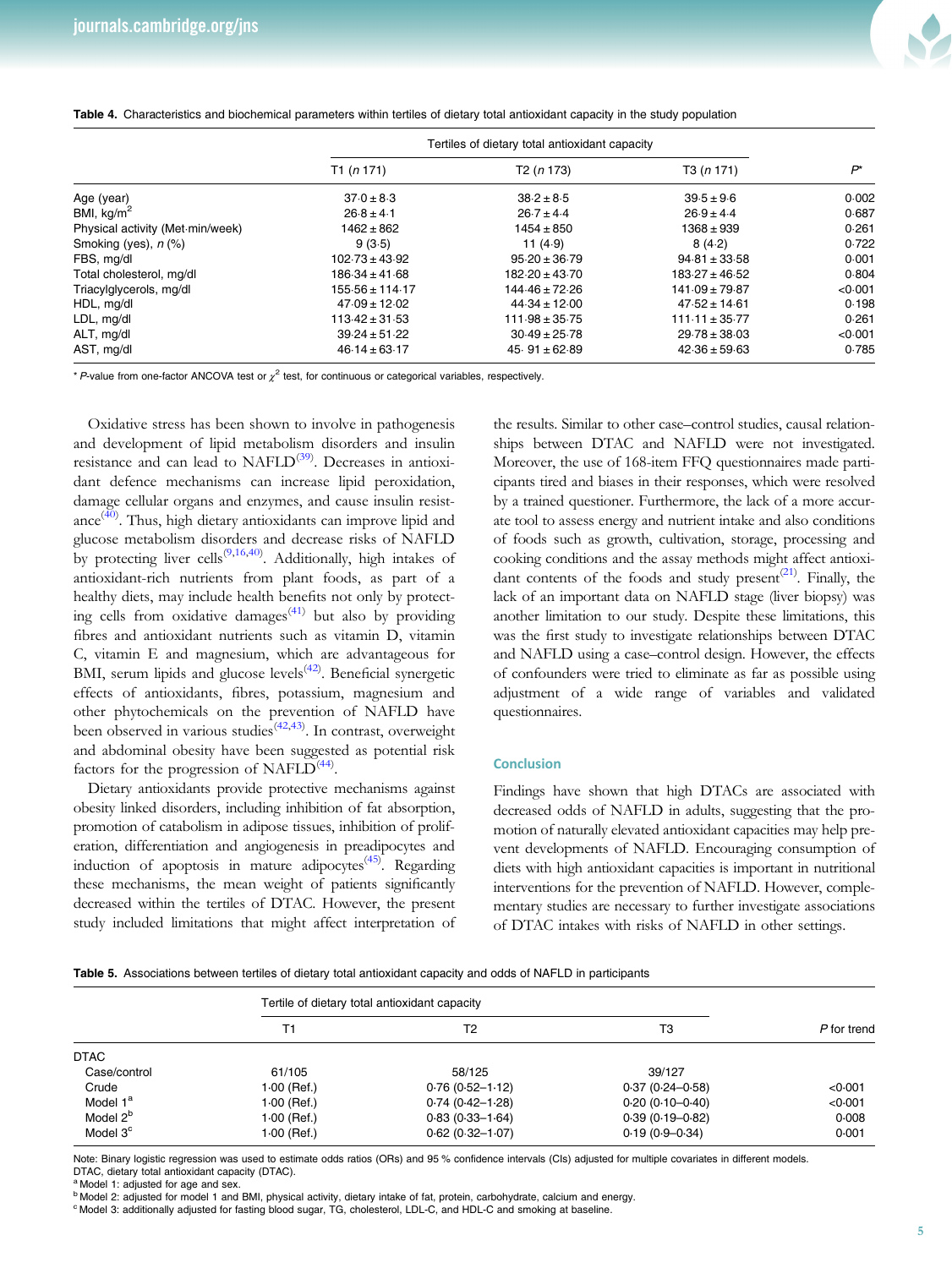#### <span id="page-5-0"></span>Acknowledgments

This study was conducted according to the guidelines laid down in the Declaration of Helsinki, and all procedures involving human subjects/patients were approved by the Ethics Committee of Iran University of Medical Sciences and the subject gave informed consent. [No. IR.IUMS. REC.1397.667]. The authors appreciate participants of this study.

No Financial Support.

The authors declare no personal or financial conflicts. S.F., B.O. and M.H.S. contributed to conception, design and statistical analysis. M.H. S. and A.S. contributed to data collection and manuscript drafting. S.F. and F.S. supervised the study. All authors approved the final version of the manuscript. The authors declare their consent for publication.

The authors declare no conflict of interest.

#### References

- 1. Petäjä EM & Yki-Järvinen H (2016) Definitions of normal liver fat and the association of insulin sensitivity with acquired and genetic NAFLD—a systematic review. Int J Mol Sci 17, 633.
- 2. Chalasani N, Younossi Z, Lavine JE, et al. (2012) The diagnosis and management of non-alcoholic fatty liver disease: practice Guideline by the American Association for the Study of Liver Diseases, American College of Gastroenterology, and the American Gastroenterological Association. Hepatology 55, 2005–2023.
- 3. Than NN & Newsome PN (2015) A concise review of nonalcoholic fatty liver disease. Atherosclerosis 239, 192–202.
- 4. Anderson EL, Howe LD, Jones HE, et al. (2015) The prevalence of non-alcoholic fatty liver disease in children and adolescents: a systematic review and meta-analysis. PLoS One 10, e0140908.
- 5. Moghaddasifar I, Lankarani K, Moosazadeh M, et al. (2016) Prevalence of non-alcoholic fatty liver disease and its related factors in Iran. Int J Organ Transplantat Med 7, 149.
- 6. Ashraf N & Sheikh T (2015) Endoplasmic reticulum stress and oxidative stress in the pathogenesis of non-alcoholic fatty liver disease. Free Radic Res 49, 1405–1418.
- 7. Cichoż-Lach H & Michalak A (2014) Oxidative stress as a crucial factor in liver diseases. World J Gastroenterol 20, 8082.
- 8. Serafini M & Del Rio D (2004) Understanding the association between dietary antioxidants, redox status and disease: is the total antioxidant capacity the right tool? Redox Rep 9, 145–152.
- 9. Meydani M (1999) Dietary antioxidants modulation of aging and immune-endothelial cell interaction. Mech Ageing Dev 111, 123–132.
- 10. Ivancovsky-Wajcman D, Fliss-Isakov N, Salomone F, et al. (2019) Dietary vitamin E and C intake is inversely associated with the severity of nonalcoholic fatty liver disease. Dig Liver Dis 51, 1698-1705.
- 11. Mancini FR, Affret A, Dow C, et al. (2018) Dietary antioxidant capacity and risk of type 2 diabetes in the large prospective E3N-EPIC cohort. Diabetologia 61, 308–316.
- 12. Hermsdorff HHM, Puchau B, Volp ACP, et al. (2011) Dietary total antioxidant capacity is inversely related to central adiposity as well as to metabolic and oxidative stress markers in healthy young adults. Nutr Metab 8, 59.
- 13. Koch TR, Yuan L-X, Stryker SJ, et al. (2000) Total antioxidant capacity of colon in patients with chronic ulcerative colitis. Dig Dis Sci 45, 1814–1819.
- 14. Villaverde P, Lajous M, MacDonald C-J, et al. (2019) High dietary total antioxidant capacity is associated with a reduced risk of hypertension in French women. Nutr J 18, 31.
- 15. Rautiainen S, Levitan EB, Orsini N, et al. (2012) Total antioxidant capacity from diet and risk of myocardial infarction: a prospective cohort of women. Am J Med 125, 974-980.
- 16. de Oliveira DG, de Faria Ghetti F, Moreira APB, et al. (2019) Association between dietary total antioxidant capacity and hepatocellular ballooning in nonalcoholic steatohepatitis: a cross-sectional study. Eur J Nutr 58, 2263-2270.
- 17. Saadeh S, Younossi ZM, Remer EM, et al. (2002) The utility of radiological imaging in nonalcoholic fatty liver disease. Gastroenterology 123, 745–750.
- 18. Ahmad S, Harris T, Limb E, et al. (2015) Evaluation of reliability and validity of the General Practice Physical Activity Questionnaire (GPPAQ) in 60–74 year old primary care patients. BMC Fam Pract 16, 113.
- 19. Azadbakht L & Esmaillzadeh A (2009) Red meat intake is associated with metabolic syndrome and the plasma C-reactive protein concentration in women. *J Nutr* 139, 335-339.
- 20. Azadbakht L, Mirmiran P, Esmaillzadeh A, et al. (2005) Dairy consumption is inversely associated with the prevalence of the metabolic syndrome in Tehranian adults-. Am J Clin Nutr 82, 523–530.
- 21. Haytowitz DB & Bhagwat S (2010) USDA database for the oxygen radical absorbance capacity (ORAC) of selected foods. Release 2. U.S. Department of Agriculture, 10–48.
- 22. Cao G & Prior RL (1998) Comparison of different analytical methods for assessing total antioxidant capacity of human serum. Clin Chem 44, 1309-1315.
- 23. Ou B, Hampsch-Woodill M & Prior RL (2001) Development and validation of an improved oxygen radical absorbance capacity assay using fluorescein as the fluorescent probe. J Agric Food Chem 49, 4619–4626.
- 24. Ou B, Huang D, Hampsch-Woodill M, et al. (2002) Analysis of antioxidant activities of common vegetables employing oxygen radical absorbance capacity (ORAC) and ferric reducing antioxidant power (FRAP) assays: a comparative study. J Agric Food Chem 50, 3122–3128.
- 25. Sotoudeh G, Abshirini M, Bagheri F, et al. (2018) Higher dietary total antioxidant capacity is inversely related to prediabetes: a casecontrol study. Nutrition 46, 20-25.
- 26. Rahmani J, Kord-Varkaneh H, Ryan PM, et al. (2019) Dietary total antioxidant capacity and risk of ulcerative colitis: a case-control study. J Dig Dis 20, 636–641.
- 27. Vece MM, Agnoli C, Grioni S, et al. (2015) Dietary total antioxidant capacity and colorectal cancer in the Italian EPIC cohort. PLoS One 10, e0142995.
- 28. Georgoulis M, Fragopoulou E, Kontogianni MD, et al. (2015) Blood redox status is associated with the likelihood of nonalcoholic fatty liver disease irrespectively of diet's total antioxidant capacity. Nutr Res 35, 41–48.
- 29. Hekmatdoost A, Shamsipour A, Meibodi M, et al. (2016) Adherence to the dietary approaches to stop hypertension (DASH) and risk of nonalcoholic fatty liver disease. Int J Food Sci Nutr 67, 1024–1029.
- 30. Xiao M-L, Lin J-S, Li Y-H, et al. (2019) Adherence to the Dietary Approaches to Stop Hypertension (DASH) diet is associated with lower presence of non-alcoholic fatty liver disease in middle-aged and elderly adults. Public Health Nutr 23, 674-682.
- 31. Liese AD, Nichols M, Sun X, et al. (2009) Adherence to the DASH Diet is inversely associated with incidence of type 2 diabetes: the insulin resistance atherosclerosis study. Diabetes Care 32, 1434–1436.
- 32. Chen Y-P, Lu F-B, Hu Y-B, et al. (2019) A systematic review and a dose–response meta-analysis of coffee dose and nonalcoholic fatty liver disease. Clin Nutr 38, 2552-2557.
- 33. Guo H, Zhong R, Liu Y, et al. (2014) Effects of bayberry juice on inflammatory and apoptotic markers in young adults with features of non-alcoholic fatty liver disease. Nutrition 30, 198–203.
- 34. Malhi H & Loomba R (2016) Dark chocolate may improve NAFLD and metabolic syndrome by reducing oxidative stress. Aliment Pharmacol Ther 44, 533.
- 35. Emamat H, Foroughi F, Eini-Zinab H, et al. (2015) The effects of onion consumption on treatment of metabolic, histologic, and